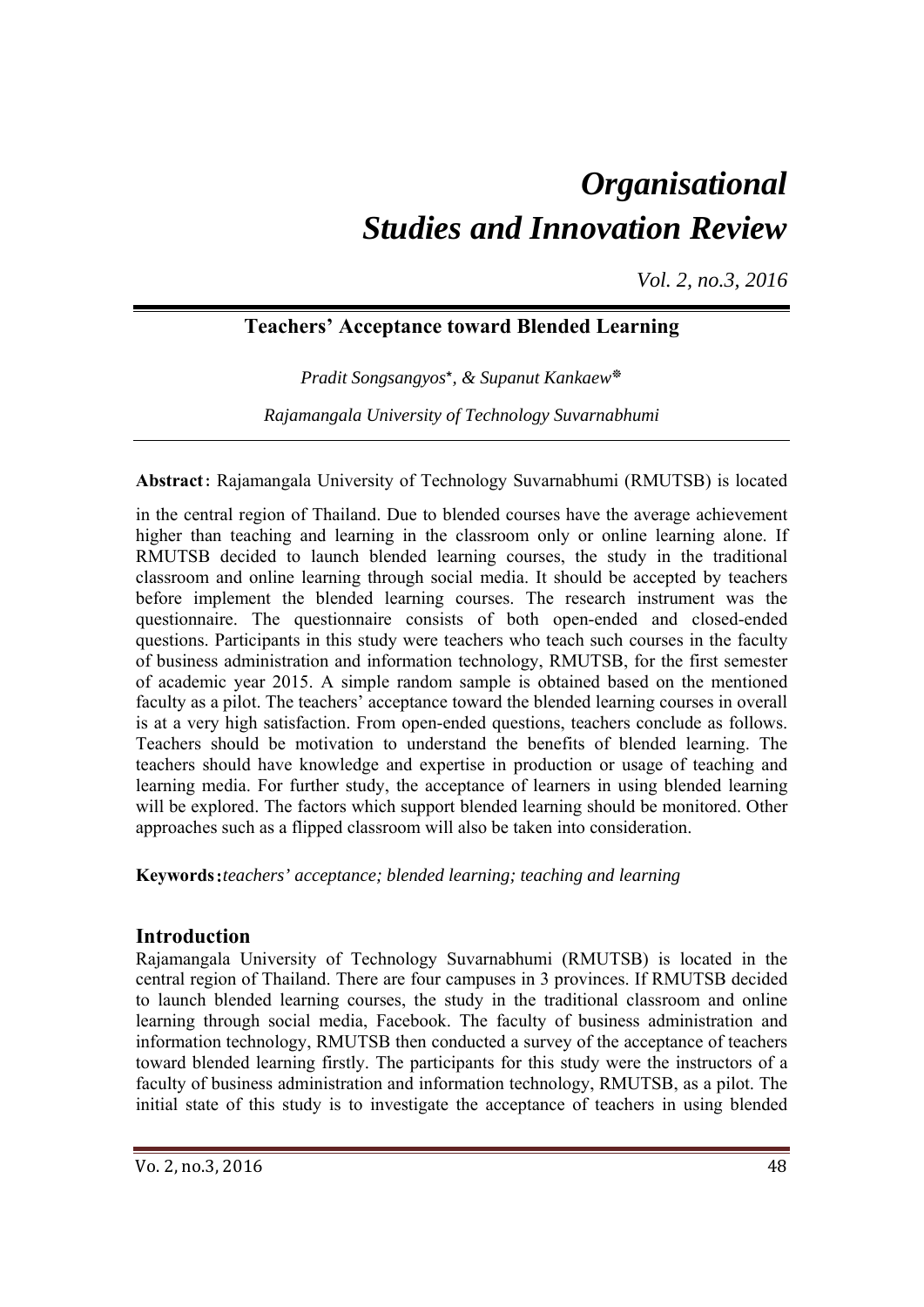learning. If they agree with the idea or the concept of blended learning is accepted, the next step is an extent to all faculties in the University.

The aim of this survey research is to finding the level of teachers' acceptance toward the blended learning.

## **Literature Review**

Bruner, Vygotsky, and Piaget discusses the philosophy of human learning is done through the interaction between them. The students who pass the online feel isolated, without social interaction. Besides, lack of direction, as well as technical skills, may eventually affect to drop off students' motivation. Working in a collaborative blended learning will increase achievement and skill of students, as group work in a real life. Blended courses have the average achievement higher than teaching in the classroom only or online learning alone Parra (2013, p.289-292).

E-learning has become a standard in many organisations to train its workforce and build an information network that encourages collaborative knowledge sharing. As a result of technological and global factors, the complexity of delivering successful e-learning courses and products is an increasing challenge for subject matter experts and instructional designers. Online training courses have become blended learning environments, include synchronous and asynchronous delivery modes, multiple media forms, and localised and globalised audiences of it afford to meet the demands and flexibility. Successful blended learning is more than just mixing of an online and live instructional modes; it also includes a combination of multiple media types and technologies and communication modes. E-learners have become multimodal learners, with the ability to adapt to multiple media forms, environment types, and tools. Blended learning presents many challenges for subject matter experts and designers of instructional content. Subject matter experts must consult with instructional designers and consider the different media platforms, environments, and formats that optimise the best pairing of content with delivery mode and media type. Content experts and designers must collaborate on methods of effectively adapting course content to account for perceived richness, user experience, and task complexity. Teachers must also invest additional time in planning and be accounting for user preferences and communication practices in online training Baehr (2012, p.175-184).

Teachers reported that they have used different dynamics of technology regarding a particular delivery system including interactive audio-video, and even computer video conferencing, email, live chat, etc. in e-learning teaching. The use of different technologies could result in the removal of time and place constraints so learning could happen asynchronously or synchronously. Teachers said this equipment allow them in providing face-to-face class teaching environment online, and in providing more supplementary course materials to improve learning outcomes for learners, and more opportunities to improve the quality of interactions. Teacher personal motivation to adopt e-learning teaching such as the flexibility of teaching and learning in time and place for them and the learners, easy to manage course materials and learner academic records, the potential to reuse course materials, and improved opportunities for learners interaction. These benefits are thought to improve the teaching efficiency, and quality of teacher and teacher also face challenges that undermine their motivation. The time and effort are needed to prepare e-learning lessons, the challenge of instructional design with new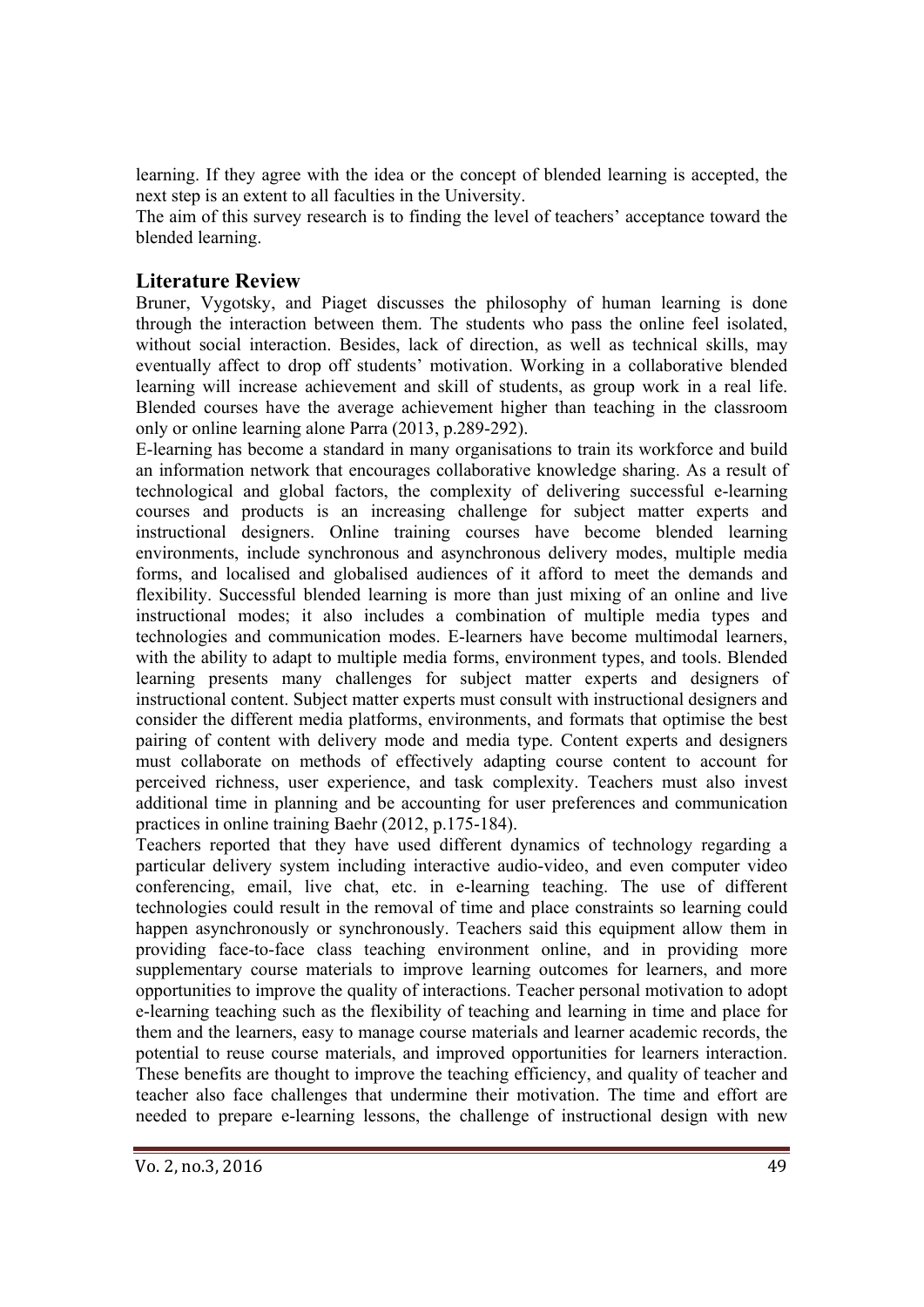media, and the demands of online interaction can reduce the motivation of teachers to use technology in e-learning. While the teachers consider e-learning can improve the wider knowledge and skills, they are motivated to teach in e-learning Wang (2009, p.580-585). The study of Bachtier, et al (2014, p.131-135) is aimed at, first, to propose a model and test acceptable model to identify the learners' intention to use e-learning system and identify the use of e-learning as a supplementary in a conventional learning context. The Technology Acceptance Model (TAM) has proposed including system functionality, system interactivity, usability, self-efficacy, the internet and computer experience, socioenvironment factor, perceived ease of use, perceived usefulness, use of supplementary learning, use for distance learning as the factors influencing the use of the system. The TAM is developed based on hypotheses and related factors. The study found that TAM can be used to examine the acceptance of blended learning. The primary factor of the construct to explain the causal relation in TAM model is perceived of usefulness followed by perceived ease of use and use of supplementary learning.

## **Methodology**

#### **Proposed of the Study**

The study is a survey research. The proposed of the study is conducted as finding the level of teachers' acceptance toward the blended learning courses using technology acceptance model.

#### **Research Instrument**

The research instrument was the questionnaire, which was divided into 2 parts, Teachers' demographic data and Teachers' acceptance toward the blended learning environment. The questionnaire consists of both closed-ended, Likert scales, and openended questions, for exploration of the respondent ideas. The scales were classified into five levels, which are summarized the score in the form of interval scales as follows:

| Excellent | points |
|-----------|--------|
| Very good | points |
| Good      | points |
| Fair      | points |
| Poor      | points |

Then we calculated the average of the score and compute the significant level of user satisfaction. The calculations for significant levels of user satisfaction were shown as follows:

(a) Range  $=$  Maximum point – Minimum point (1)

 $= 5-1$  $= 4$ (b) Class interval = Range /number of intervals (2)

$$
= 4/5
$$

$$
= 0.8
$$

The average points as follows:

 $4.21 - 5.00$  mean the users have an excellent level of satisfaction with the system.

3.41 – 4.20 mean the users have a very good level of satisfaction with the system.

2.61 – 3.40 mean the users have a good level of satisfaction with the system.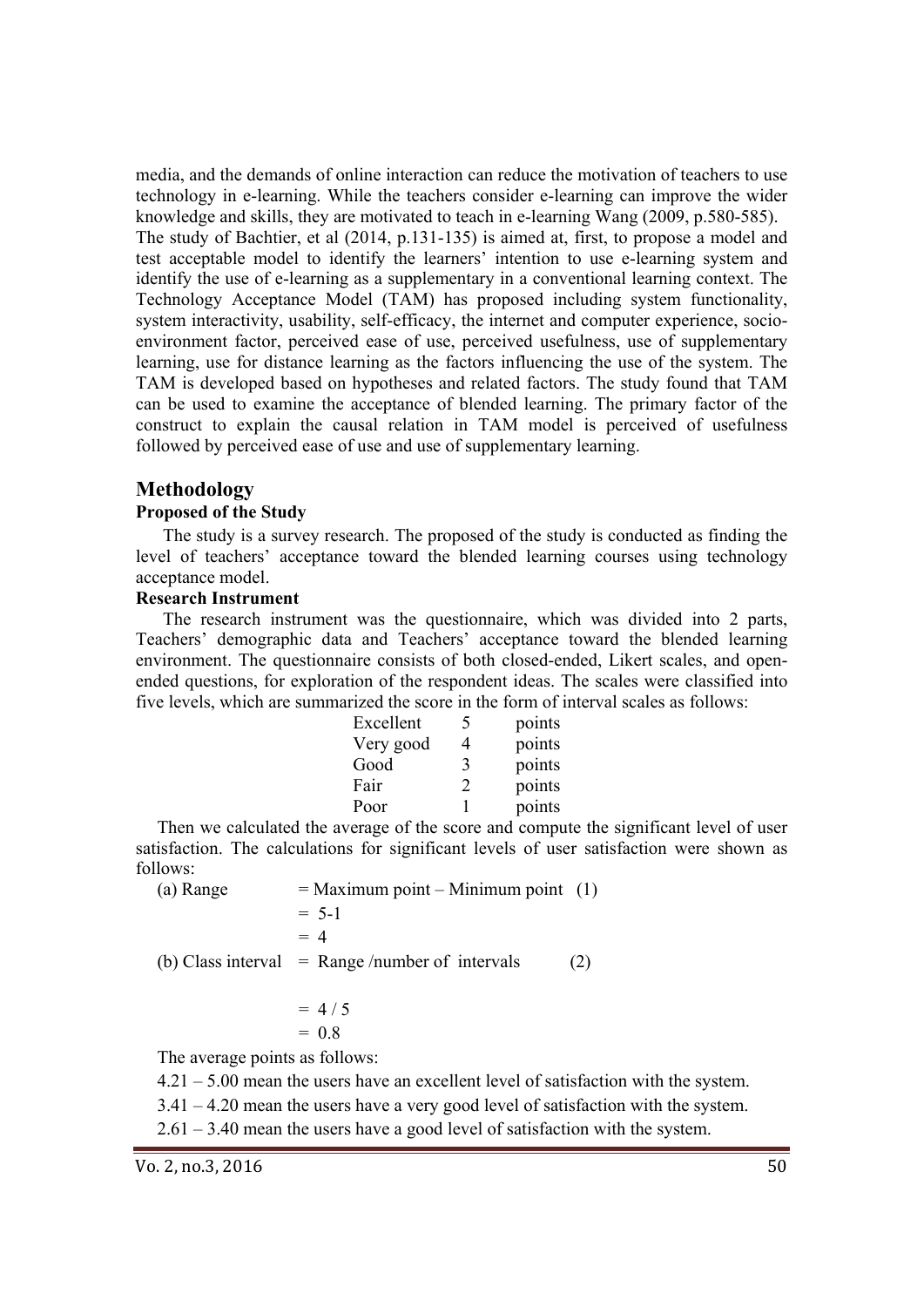1.81 – 2.60 mean the users have a fair level of satisfaction with the system.

1.00 – 1.80 mean the users have a poor level of satisfaction with the system.

### **Population and Samples**

The population in this study were teachers who teach at RMUTSB in the academic year 2015. A simple random sample is obtained from the faculty of business administration and information technology.

## **Procedures**

After creation of the questionnaire to finding the level of teachers' acceptance toward the blended learning courses. Next reliability test was done with revised questionnaire, then distributed to the sample groups. The data were collected from teachers in the faculty of business administration and information technology; 32 correspondents return the questionnaires. Collected data then analysed using statistical software. The statistical techniques include arithmetic means and standard deviation.

## **Results and Discussion**

There were 32 correspondents who return the questionnaires. The results were summarized has shown in Table 1 below.

| <b>Descriptions</b>                                                                                                                        | $\bar{\mathbf{X}}$ | S.D. | <b>Level of satisfaction</b> |
|--------------------------------------------------------------------------------------------------------------------------------------------|--------------------|------|------------------------------|
| 1. Perceive Ease of Use                                                                                                                    | 4.28               | 0.67 | <b>Excellent</b>             |
| 1.1 Discussion by posting with a reference sources, is easy<br>for collaborative learning.                                                 | 3.92               | 0.74 | Very good                    |
| 1.2 Use of social media to connect with friends is simple<br>and fast.                                                                     | 4.61               | 0.58 | Excellent                    |
| 1.3 The communication between the learner and the<br>teacher using social media is simple and easy.                                        | 4.45               | 0.69 | Excellent                    |
| 2. Perceive Usefulness                                                                                                                     | 4.08               | 0.73 | Very good                    |
| 2.1 Learning by social media provides interaction, not<br>only between the learners, but also between learner(s) and<br>the teacher.       | 4.03               | 0.82 | Very good                    |
| 2.2 Social media has time and date stamp. When feeding a<br>new post, it will alert the user(s) immediately.                               | 4.33               | 0.57 | Excellent                    |
| 2.3 Collaborative Learning through social media enable<br>access to knowledge from various sources.                                        | 4.33               | 0.63 | Excellent                    |
| 2.4 Learning through social<br>media<br>can<br>support<br>multimedia in a various formats including text, picture,<br>video and animation. | 4.25               | 0.71 | Excellent                    |
| 2.5 Learning and collaborating activities through social<br>media can support learning in the classroom.                                   | 4.11               | 0.80 | Very good                    |
| <b>3. Behavior Intention</b>                                                                                                               | 4.11               | 0.70 | Very good                    |
| 3.1 Teachers have a positive attitude towards the adoption<br>of teaching and learning by using social media with<br>various courses.      | 4.20               | 0.67 | Very good                    |
| 3.2 Implementation of combined of teaching and learning<br>by using social media in the classroom will improve<br>student achievement.     | 3.98               | 0.72 | Very good                    |
| 3.3 Social media should be used in combined with                                                                                           | 4.16               | 0.70 | Very good                    |

*Table 1. Teachers' acceptance toward the blended learning courses*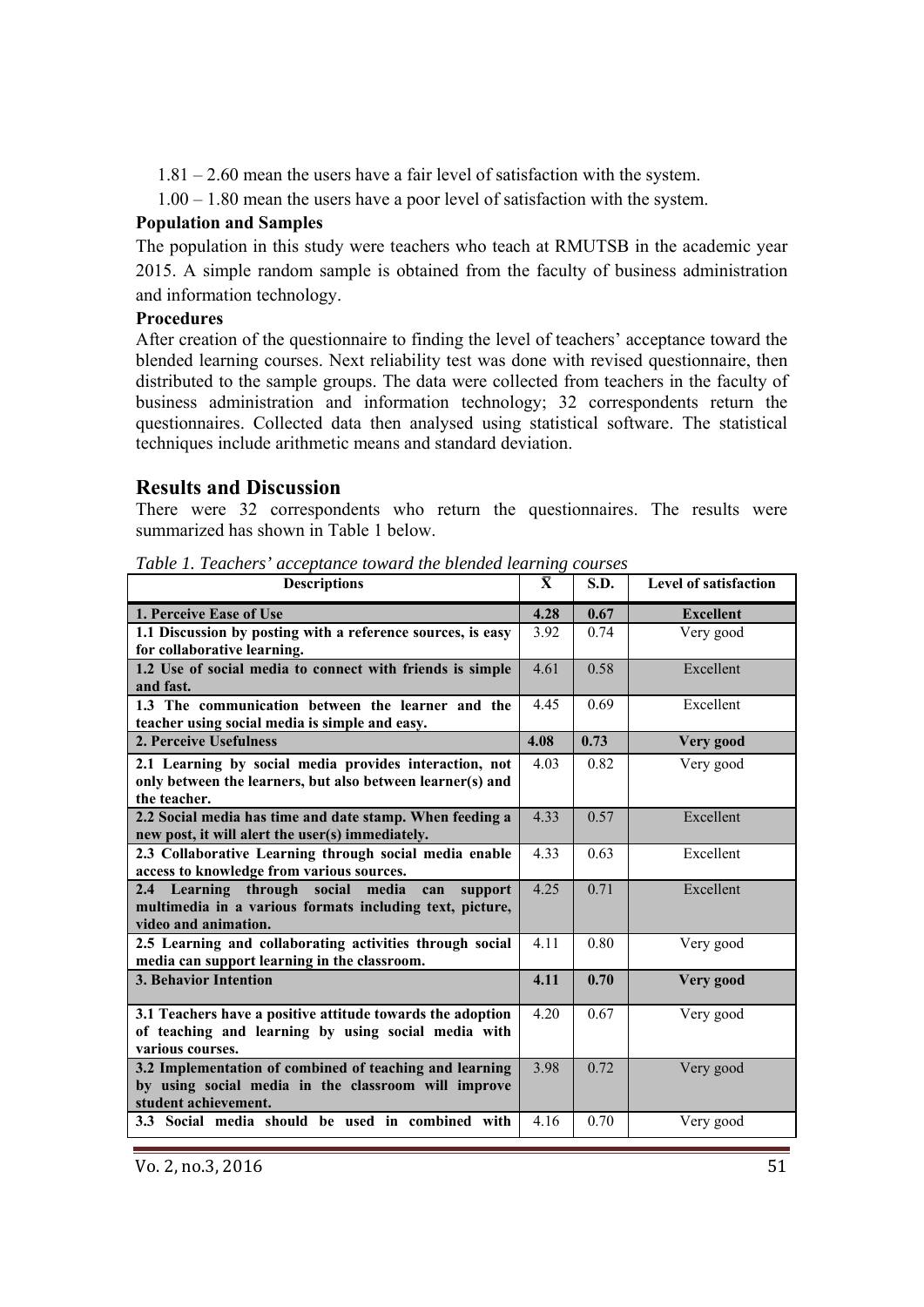| teaching and learning in the classroom for various<br>subjects/courses. |      |      |           |
|-------------------------------------------------------------------------|------|------|-----------|
| <i><b>Overall</b></i>                                                   | 4.16 | 0.70 | Very good |

The level of satisfaction of the teachers' acceptance toward the blended learning courses in overall is very good ( $\bar{X} = 4.16$ , S.D. = 0.70). The perceived ease of use is at the excellent ( $\bar{X}$  = 4.28, S.D. = 0.67), the largest score is "Use of social media to connect with friends is simple and fast" at the excellent ( $\bar{X} = 4.61$ , S.D. = 0.58), and the smallest score is "Discussion by posting with a reference sources, is easy for collaborative learning" at a very good ( $\bar{X} = 3.92$ , S.D. = 0.74). The perceived usefulness is at a very good ( $\bar{X}$  = 4.08, S.D. = 0.73), the largest score is "Social media has time and date stamp. When feeding a new post, it will alert the user(s) immediately" at a very good ( $\bar{X}$  = 4.33, S.D. =0.57), and the smallest score is "Learning by social media provides interaction, not only between the learners, but also between learner(s) and the teacher." at a very good ( $\bar{X}$  $= 4.03$ , S.D. = 0.82). In addition, the behavior Intention is at a very good ( $\overline{X} = 4.11$ , S.D.  $= 0.70$ ), the largest score is "Teachers have a positive attitude towards the adoption of teaching and learning by using social media with various courses" at the very good ( $\bar{X}$  = 4.20, S.D.  $= 0.67$ ), and the smallest score is "Implementation of combined of teaching and learning by using social media in the classroom will improve student achievement" at a very good ( $\bar{X} = 3.98$ , S.D. = 0.72).

From open-ended questions and interviews, teachers and experts conclude as follows. The teachers should have knowledge and expertise in production or usage of teaching and learning media. In addition, differentiation in learning outcomes, context, and environment of teaching and learning should be concerned.

# **Conclusion**

Due to blended courses have the average achievement higher than teaching and learning in the classroom only or online learning alone. It should be accepted by teachers before implement the blended learning courses. The questionnaire consists of both closed-ended, and open-ended questions.

The teachers' acceptance toward the blended learning courses in overall is at a very good, including 1) the perceived ease of use, at the excellent 2) the perceived usefulness, at a very good; and 3) the behavior Intention, at a very good. From open-ended questions the respondents conclude as follows. The teachers should have knowledge and expertise in production or usage of teaching and learning media. In addition, differentiation in learning outcomes, context, and environment of teaching and learning should be concerned.

For further study, the acceptance of learners in using blended learning will be explored. Usage of teaching and learning resources, and media in various format, with the different context, and environment of teaching and learning should be concerned.

# **Acknowledgements**

We wish to express our deep sense of gratitude to Assistant Professor Dr. Nipat Jongsawat for his suggestions, and helped us in completing the research work, on time. Finally, yet importantly, we would like to express our heartfelt thanks to our beloved parents for their blessings.